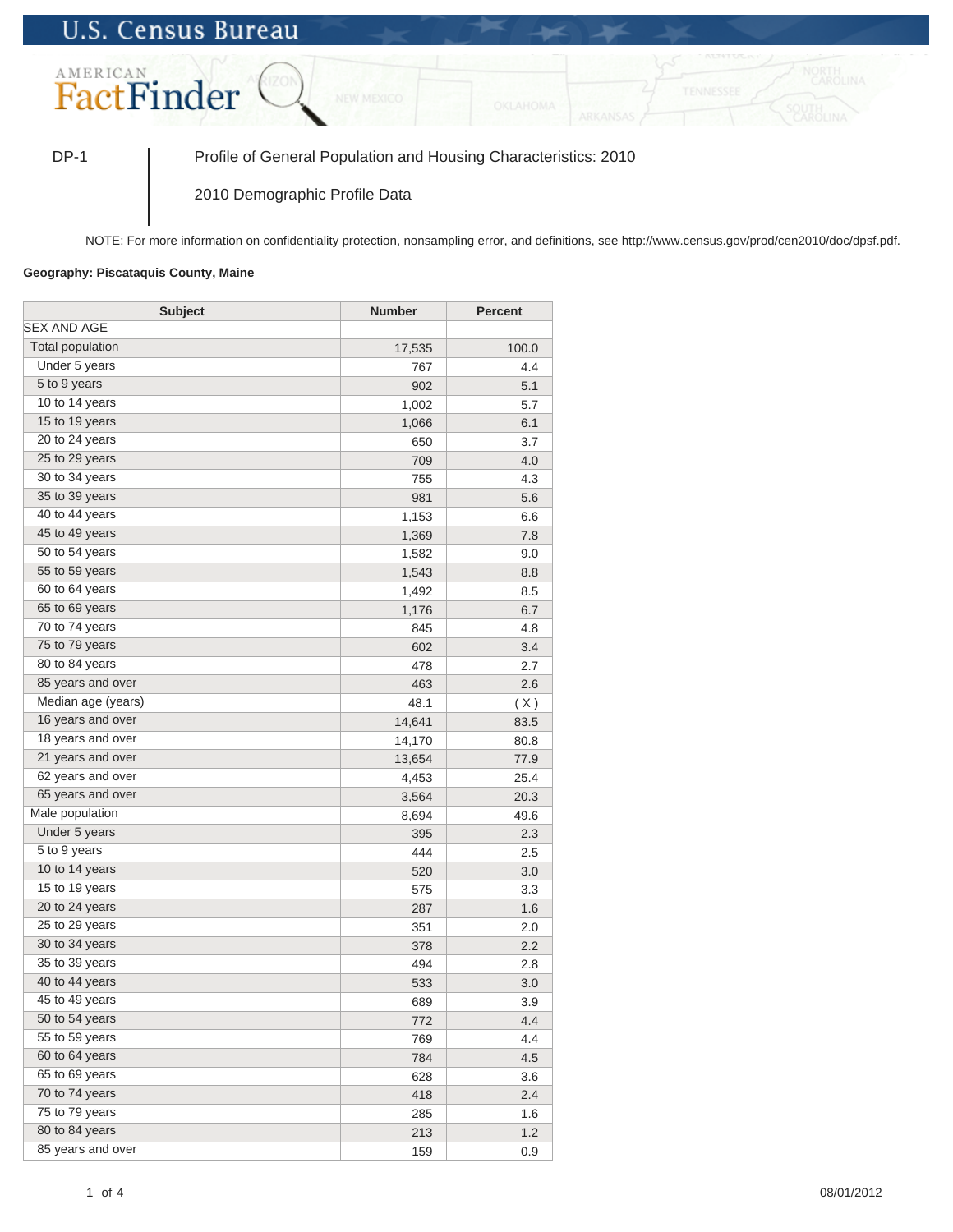| <b>Subject</b>                                      | <b>Number</b>  | <b>Percent</b> |
|-----------------------------------------------------|----------------|----------------|
| Median age (years)                                  | 48.0           | (X)            |
| 16 years and over                                   | 7,215          | 41.1           |
| 18 years and over                                   | 6,978          | 39.8           |
| 21 years and over                                   | 6,696          | 38.2           |
| 62 years and over                                   | 2,157          | 12.3           |
| 65 years and over                                   | 1,703          | 9.7            |
| Female population                                   | 8,841          | 50.4           |
| Under 5 years                                       | 372            | 2.1            |
| 5 to 9 years                                        | 458            | 2.6            |
| 10 to 14 years                                      | 482            | 2.7            |
| 15 to 19 years                                      | 491            | 2.8            |
| 20 to 24 years                                      | 363            | 2.1            |
| 25 to 29 years                                      | 358            | 2.0            |
| 30 to 34 years                                      | 377            | 2.1            |
| 35 to 39 years                                      | 487            | 2.8            |
| 40 to 44 years                                      | 620            | 3.5            |
| 45 to 49 years                                      | 680            | 3.9            |
| 50 to 54 years                                      | 810            | 4.6            |
| 55 to 59 years                                      | 774            | 4.4            |
| 60 to 64 years                                      | 708            | 4.0            |
| 65 to 69 years                                      | 548            | 3.1            |
| 70 to 74 years                                      | 427            | 2.4            |
| 75 to 79 years                                      | 317            | 1.8            |
| 80 to 84 years                                      | 265            | 1.5            |
| 85 years and over                                   | 304            | 1.7            |
| Median age (years)                                  | 48.3           | (X)            |
| 16 years and over                                   | 7,426          | 42.3           |
| 18 years and over                                   | 7,192          | 41.0           |
| 21 years and over                                   | 6,958          | 39.7           |
| 62 years and over                                   | 2,296          | 13.1           |
| 65 years and over                                   | 1,861          | 10.6           |
| <b>RACE</b>                                         |                |                |
| <b>Total population</b>                             | 17,535         | 100.0          |
| One Race                                            | 17,327         | 98.8           |
| White                                               | 17,000         | 96.9           |
| <b>Black or African American</b>                    | 53             | 0.3            |
| American Indian and Alaska Native                   | 92             | 0.5            |
| Asian                                               | 129            | 0.7            |
| Asian Indian                                        | 2              | 0.0            |
| Chinese                                             | 79             | 0.5            |
| Filipino                                            | 18             | 0.1            |
| Japanese                                            | 3              | 0.0            |
| Korean                                              | 20             | 0.1            |
| Vietnamese                                          | 5              | 0.0            |
| Other Asian [1]                                     | $\overline{2}$ | 0.0            |
| Native Hawaiian and Other Pacific Islander          | 7              | 0.0            |
| Native Hawaiian                                     | $\mathbf{1}$   | 0.0            |
| Guamanian or Chamorro                               | 6              | 0.0            |
| Samoan                                              | $\overline{0}$ | 0.0            |
| Other Pacific Islander [2]                          | 0              | 0.0            |
| Some Other Race                                     | 46             | 0.3            |
| Two or More Races                                   | 208            | 1.2            |
| White; American Indian and Alaska Native [3]        | 110            | 0.6            |
| White; Asian [3]                                    | 27             | 0.2            |
| White; Black or African American [3]                | 37             | 0.2            |
| White; Some Other Race [3]                          | 9              | 0.1            |
| Race alone or in combination with one or more other |                |                |
| races: [4]                                          |                |                |
| White                                               | 17,202         | 98.1           |
| <b>Black or African American</b>                    | 99             | 0.6            |
| American Indian and Alaska Native                   | 210            | 1.2            |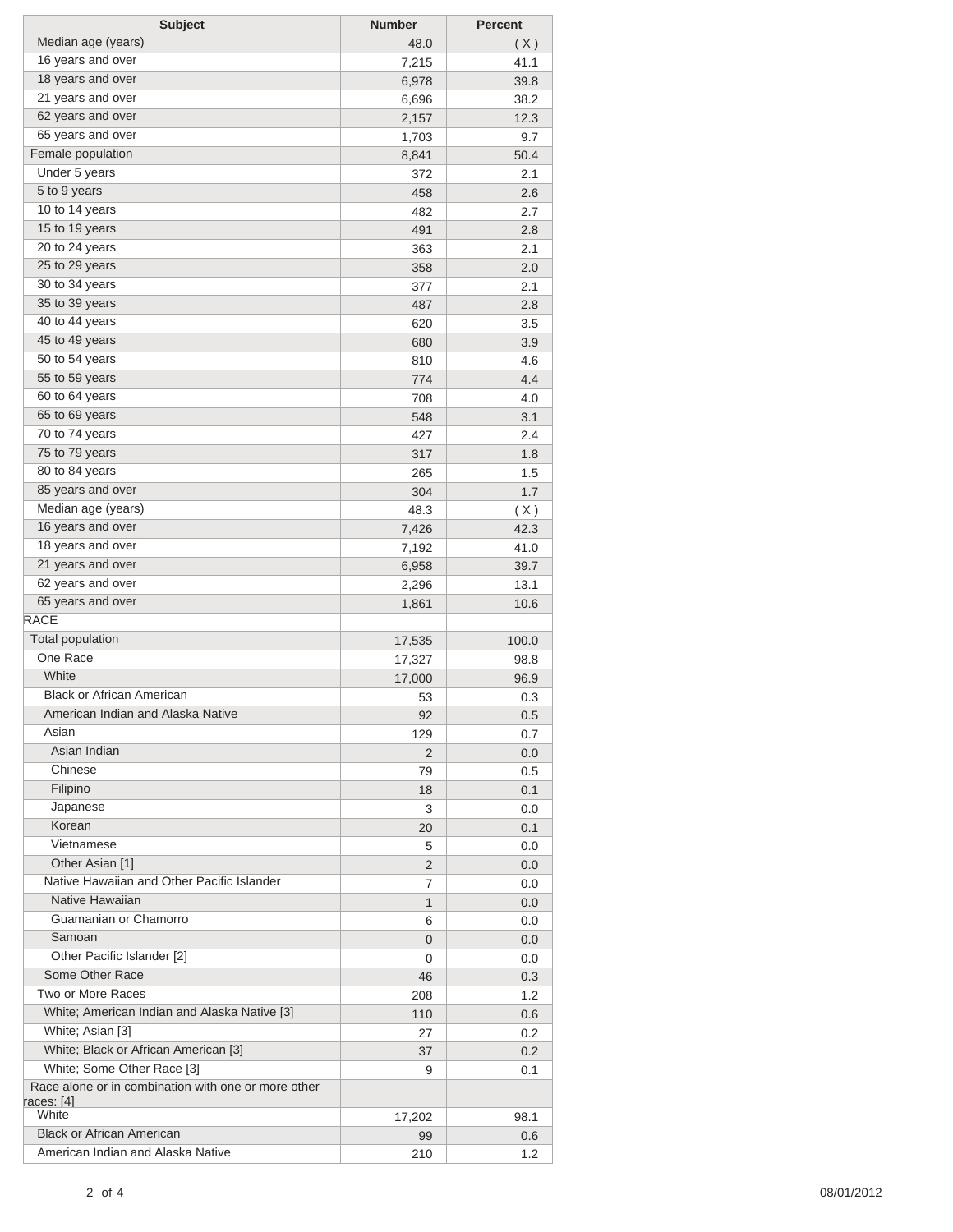| <b>Subject</b>                                   | <b>Number</b>  | <b>Percent</b> |
|--------------------------------------------------|----------------|----------------|
| Asian                                            | 162            | 0.9            |
| Native Hawaiian and Other Pacific Islander       | 19             | 0.1            |
| Some Other Race                                  | 63             | 0.4            |
| <b>HISPANIC OR LATINO</b>                        |                |                |
| Total population                                 | 17,535         | 100.0          |
| Hispanic or Latino (of any race)                 | 169            | 1.0            |
| Mexican                                          | 47             | 0.3            |
| Puerto Rican                                     | 33             | 0.2            |
| Cuban                                            | 15             | 0.1            |
| Other Hispanic or Latino [5]                     | 74             | 0.4            |
| Not Hispanic or Latino                           | 17,366         | 99.0           |
| HISPANIC OR LATINO AND RACE                      |                |                |
| Total population                                 | 17,535         | 100.0          |
| Hispanic or Latino                               | 169            | 1.0            |
| White alone                                      | 107            | 0.6            |
| Black or African American alone                  | 1              | 0.0            |
| American Indian and Alaska Native alone          | $\overline{2}$ | 0.0            |
| Asian alone                                      | 1              | 0.0            |
| Native Hawaiian and Other Pacific Islander alone |                |                |
| Some Other Race alone                            | $\Omega$       | 0.0            |
| Two or More Races                                | 34             | 0.2            |
| Not Hispanic or Latino                           | 24             | 0.1            |
| White alone                                      | 17,366         | 99.0           |
| Black or African American alone                  | 16,893         | 96.3           |
|                                                  | 52             | 0.3            |
| American Indian and Alaska Native alone          | 90             | 0.5            |
| Asian alone                                      | 128            | 0.7            |
| Native Hawaiian and Other Pacific Islander alone | 7              | 0.0            |
| Some Other Race alone                            | 12             | 0.1            |
| Two or More Races                                | 184            | 1.0            |
| <b>RELATIONSHIP</b>                              |                |                |
| <b>Total population</b>                          | 17,535         | 100.0          |
| In households                                    | 17,315         | 98.7           |
| Householder                                      | 7,825          | 44.6           |
| Spouse [6]                                       | 3,917          | 22.3           |
| Child                                            | 3,902          | 22.3           |
| Own child under 18 years                         | 2,963          | 16.9           |
| Other relatives                                  | 585            | 3.3            |
| Under 18 years                                   | 246            | 1.4            |
| 65 years and over                                | 135            | 0.8            |
| <b>Nonrelatives</b>                              | 1,086          | 6.2            |
| Under 18 years                                   | 118            | 0.7            |
| 65 years and over                                | 79             | 0.5            |
| Unmarried partner                                | 684            | 3.9            |
| In group quarters                                | 220            | 1.3            |
| Institutionalized population                     | 135            | 0.8            |
| Male                                             | 46             | 0.3            |
| Female                                           | 89             | 0.5            |
| Noninstitutionalized population                  | 85             | 0.5            |
| Male                                             | 52             | 0.3            |
| Female                                           | 33             | 0.2            |
| <b>HOUSEHOLDS BY TYPE</b>                        |                |                |
| <b>Total households</b>                          | 7,825          | 100.0          |
| Family households (families) [7]                 | 4,948          | 63.2           |
| With own children under 18 years                 | 1,661          | 21.2           |
| Husband-wife family                              | 3,917          | 50.1           |
| With own children under 18 years                 | 1,060          | 13.5           |
| Male householder, no wife present                | 362            | 4.6            |
| With own children under 18 years                 | 206            | 2.6            |
| Female householder, no husband present           | 669            | 8.5            |
| With own children under 18 years                 | 395            | 5.0            |